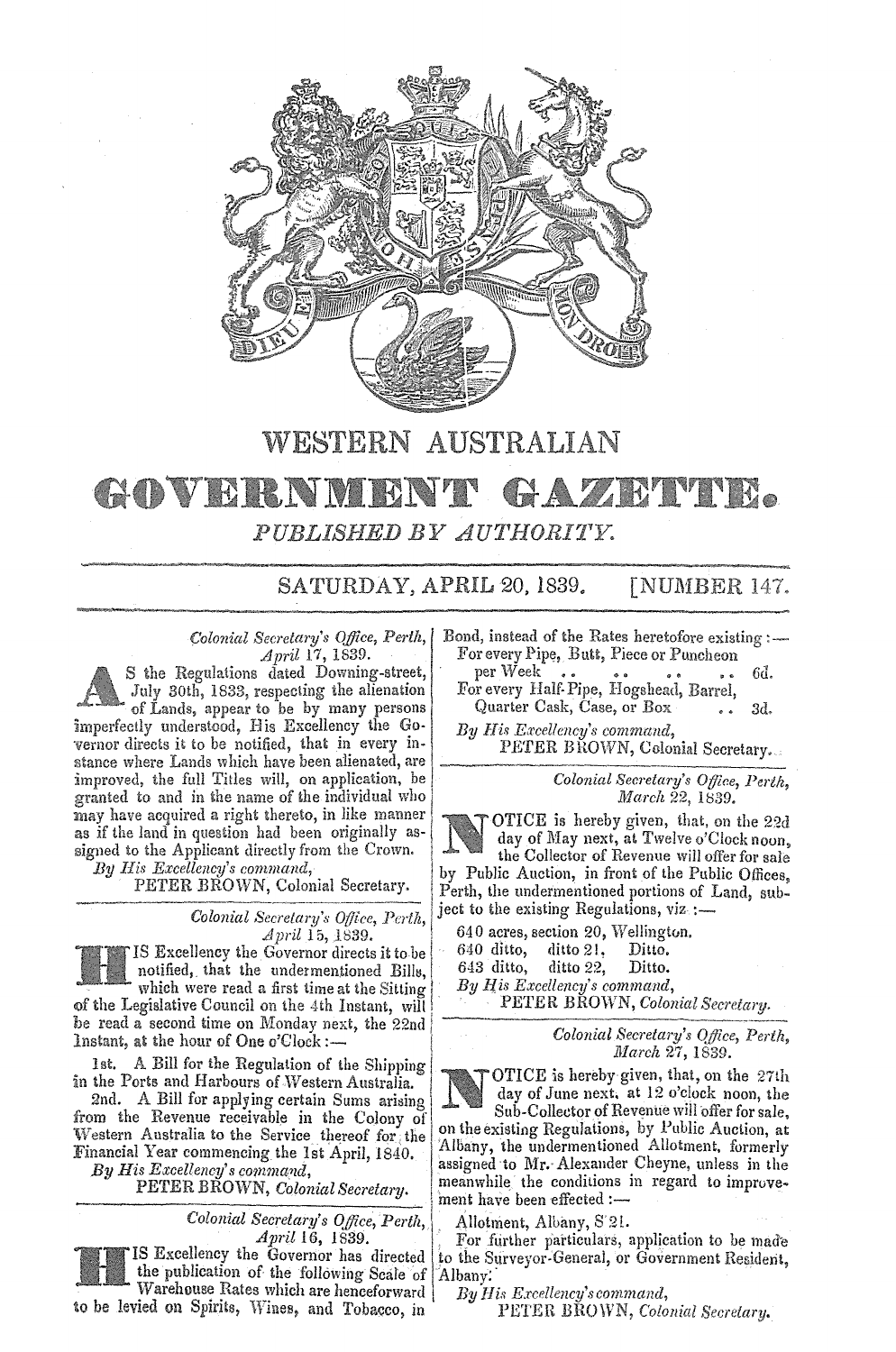Colonial Secretary's Office, Perth,

n

IS Excellency the Governor has been pleased to direct, that the following Statements of the Transactions of the Colonial Treasurer on Account of the Colony of Western Australia for the Quarter ending 31st of March, 1839, should be made public for general information.

By His Excellency's command, PETER BROWN, Colonial Secretary.

ABSTACT of SUMS received by the Colonial Treasurer on Account of the Colony of Western Australia during the Quarter ending 31st March, 1839.

## HEADS OF REVENUE.

| REGULAR REVENUE.                                                                   | æ.           | s.           | а.       |
|------------------------------------------------------------------------------------|--------------|--------------|----------|
| Duty on Imported Spirits<br>$\ddot{\phantom{a}}$                                   | 449 11       |              | 0        |
| Licenses to Retail Spirits<br>$\ddot{\bullet}$                                     | 361 5        |              | 0        |
| Rent of Ferries<br>$\sim$ $\sim$                                                   | ÷).          | 0.           | $\bf{0}$ |
| Fees of Public Offices<br>$\ddot{\phantom{a}}$<br>$\overline{a}$                   | $75-16$      |              | 7        |
| Judicial Fines                                                                     | 37           | 13           | $\bf{0}$ |
| Licenses to practise in Civil Court                                                | 4            | $\mathbf{0}$ | $\bf{0}$ |
| Warehouse Rent on Spirits in Bond                                                  |              | 14 11        | 8        |
| Freight per Colonial Schooner                                                      |              | -3-3         | 4        |
| Post Office Department                                                             | 33 -         | 9            | 11       |
|                                                                                    | £988 10      |              | 6        |
| CASUAL REVENUE.                                                                    |              |              |          |
| Sale of Crown Land<br>.<br>.                                                       | 30           | 0            | 0        |
| Repayment of Loans                                                                 | 79.          | 0            | 0        |
|                                                                                    | $\pounds109$ | 0            | $\bf{0}$ |
| RECEIPTS IN AID.<br>By Drafts on Commissariat Chest<br>on Account of Parliamentary |              |              |          |
| Grant                                                                              | $1,518$ 5    |              | S        |
| Total Receints £2.615 16                                                           |              |              | 9        |

Total Receipts £2,615

STATEMENT of the DISBURSEMENTS made by the Colonial Treasurer on Account of the Colony of Western Australia for the Quarter ending 31st March, 1839.

# HEADS OF SERVICE.

|                | £                                  | s.         | $d_1^3$             |
|----------------|------------------------------------|------------|---------------------|
| o o            |                                    |            | 8                   |
|                | 156                                | 5          | 0                   |
|                |                                    | 0          | 0                   |
|                | 75                                 | 0          | 0                   |
| $^{\circ}$     | 75                                 | 0          | 0                   |
|                | 62                                 |            | $\mathbf{O}^\prime$ |
|                | 68                                 | 8          | Ő                   |
|                | 25                                 | 0          | 0                   |
|                | 25                                 | 0          | 0                   |
|                | 25                                 | 0          | 0                   |
|                | 37                                 |            | 0                   |
| $\ddot{\circ}$ | 45                                 | 0          | 0                   |
|                | u                                  | 5          | 0                   |
|                | 25.                                | 0          | 0                   |
|                | 50                                 | 0          | 0                   |
|                | 25.                                | 0          | 0                   |
|                | 25                                 | 0          | 0                   |
| o ÷            | 25                                 | Ô          | Ô                   |
|                | Registrar Clerk of the Civil Court | 333<br>150 | 6<br>10<br>$10-$    |

| Ditto, Williams                                                   | 25.          | -0           | û.              |
|-------------------------------------------------------------------|--------------|--------------|-----------------|
| Ditto, Albany                                                     | 16           | -13          | 4               |
| Ditto, Augusta                                                    | 25           | 0            | 0               |
| Harbour Masters                                                   | 30           | 7            | 6               |
| Schools<br>$\bullet\hspace{0.4mm}$ .                              | 18 15        |              | 0               |
| Superintendent of Gov. Works                                      | 25           | 0            | Θ               |
| Gaolers<br>$\bullet$                                              | 37 10        |              | 0               |
| Constables                                                        | 20 -         | 0            | 0               |
|                                                                   |              |              |                 |
| Total Salaries £1,437 11                                          |              |              | S.              |
| CONTINGENCIES.                                                    |              |              |                 |
| Surveys and Explorations<br>$\gamma_{\rm h}$                      | $308-$       | 8            | 9.              |
| Roads and Bridges                                                 | 418          | 6.           | $-4$            |
| Collection of Revenue<br>$\ddot{\phantom{0}}$                     |              | 92 16        | $\mathbf{0}$    |
| Administration of Justice                                         | 194 15       |              | $\overline{6}$  |
| Relief to the Destitute<br>. .                                    | 54           | 2            | 10 <sup>°</sup> |
| Native Tribes                                                     | 75.          | 9            | 10 <sub>1</sub> |
| Maintenance of Colonial Vessel                                    | $206-5$      |              | Ħ.              |
| Printing and Stationery                                           | 34           | 2.           | $\mathbf{0}$    |
| Lodging Allowance, Colonial                                       |              |              |                 |
| $Chaplan \t\t\t$<br>$\mathcal{O}(\mathcal{A}^{\mathcal{A}})$      |              | 12 10        | 0               |
| Post Office Department                                            | 45           | - 5          | 0               |
| Mounted Police<br>$\bullet$ $\bullet$                             |              | 18 I7        | 6               |
| Public Offices, erection of                                       |              | $45\quad0$   | 0               |
| Purchase of Clock, Public Offices                                 | 63           | 4            | 0               |
| MISCELLANEOUS.                                                    |              |              |                 |
| Additional Pay to Clerks                                          |              | 33 15        | 0.              |
|                                                                   | 10           | 0            | 0               |
| Medical Attendance at Fremantle<br>Contingent Allowance, Resident |              |              |                 |
| Swan<br>Swan<br>Furniture, Public Offices                         | 25           | 0            | 0               |
| 6 <sub>0</sub>                                                    | 133          | ۰2           | 0               |
| Public Buildings, Repairs, &c.                                    | 75           | 19.          | 6               |
| Schools<br>$\sim 10^{-11}$<br>$0-6$<br>$\bullet$ $\bullet$        | 15           | 0            | 6               |
| Erection of Clock<br>$\ddot{\bullet}$<br>$\bullet$ $\bullet$      | 35           | 0            | 0               |
| Horse Hire for Lieut. Grey's Party                                |              | 34 10        | 0               |
| Writings out of Office                                            | -9           | 6            | 0               |
| Mrs. Corrigan's Passage to Van.                                   |              |              |                 |
| Diemen's Land<br>Diemen's Land<br>Repairs to Fencing of Burial    | 19           | 0            | 0.              |
|                                                                   |              |              |                 |
| Ground<br>$\alpha$                                                | 17           | Ü            | Q               |
| Cleaning Court House, Perth, and                                  |              |              |                 |
| Attendance on Sundays                                             | 5            | 5            | 0               |
| Cleaning Court-House, Albany                                      | 1            | $\mathbf{0}$ | 0               |
| Exemines<br>Freight of Plants<br>Painting at Public Offices       |              | $2^+0$       | 0               |
|                                                                   | 2            | 3            | $\cdot$ O       |
|                                                                   | 12           | 5            | 10.             |
| Repayment to Commissariat Chest                                   |              |              |                 |
| on Account of error in former                                     |              |              |                 |
| Accounts<br>e e<br>$^{\circ}$                                     | 18.          | 8.           | 4.              |
|                                                                   |              |              |                 |
|                                                                   | £2,017 18 10 |              |                 |

#### Total Expenditure £3,445 10 Î.

Colonial Secretary's Office, Perth, April 12, 1839.

ENDERS in Triplicate will be received at this Office on Tuesday week, the 23d inst., and opened on the same day at One o'-Clock in the presence of the Governor, for the Repairs of the Fremantle Ferry Boat, including<br>Painting and Tarring; furnishing two Sheaves<br>similar to those attached to the Guildford Ferry Boat; and supplying a Hawser of sufficient length to reach from the Jetty on the right bank of the